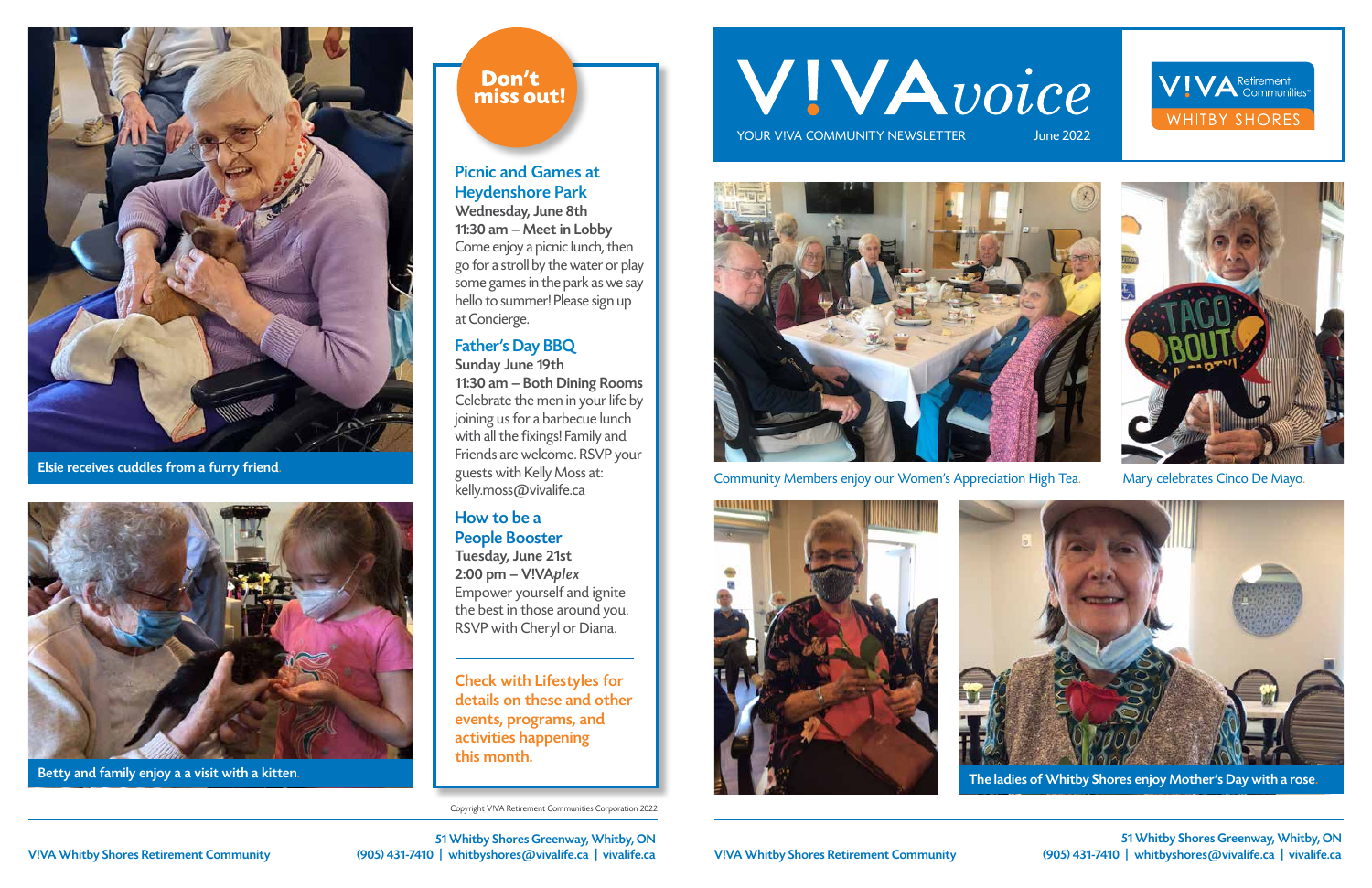51 Whitby Shores Greenway, Whitby, ON V!VA Whitby Shores Retirement Community (905) 431-7410 | whitbyshores@vivalife.ca | vivalife.ca



T**o register, go to www.vivalife.ca/mentalhealth or call Cheryl or Diana at (905) 431-7410 or email whitbyshores@vivalife.ca**

## Word Search! Take a break with this challenging



Please join us as we continue to increase awareness around mental health as an important issue for older adults, provide seniors and loved ones with relevant education and resources, and raise funds for local organizations supporting seniors' mental health.

A monthly series to help us feel better together!



### Upcoming Events

*\*Conditions apply including public health protocols.*



## **How to be a People Booster**

**with Guest Speaker: Patricia Morgan NOW AVAILABLE IN-PERSON\* OR ONLINE!**

#### TUESDAY, JUNE 21ST | 2:00 PM

Empower yourself and ignite the best in those around you by learning about these resiliencyenhancing concepts and tools. Prepare to amplify your self-awareness and to improve your presence with others. Join us for a joyful and uplifting session with author, speaker & therapist Patricia Morgan.



**Patricia Morgan, Author, Speaker & Therapist**

puzzle! Good luck!

E V U K R L O J H M B P B H U D K I S S E S H K C L D J U E E H Y M G E D Q W E N O J C E I S Z S E H L Q S T J Z F A G N I K R O W D R A H M C T A O Y K V B U H U A G Z U Y F U N N Y P E T T O R R L Y Q Q A T J E S M P Q S P L A Y R J W S L N S L O O R Q N Z V E M W G G P U M M O I G G U G A I D V N I M D N O W E Z Z N F T P T E T Q P O M S I O N F G A Y F H V R U V Y M Y E P S L J A R T F N C L A U I B I S W R Y U E L C U B O L I W E H G T C E O H E D I U G F Y P L T U X B B R E F N A L R A E P U V C N G Z A T W T R O F M O C T R E N E M Y E H S O B C A Y H L Z J N L Z M W R Z E G K V A E G X D Y N N E S K R T O G E T H E R C H V S O K U U C E Y B D G L E N S I G N E W O H W T H X L N M C G P B S U G L L T Z G B T Q T I Q K A P C R S N D M V E H M A T T M V C S X N L B L Z F R G A J R F N I X X Y A Z H C U C C E D L O N T X J V Z E E Y R I I X A S K B Y B G M V J W Y U A J N Z V X T O G B K Z K D Q B C F A R S O J E C M I M S D Y M T E E W S A F M Q A H M H E K M C R B G M R Y E E G B A N W L I S L S V G Q M E T W Z I E I N M B L U W Y B H O X L O Q S K G O D Y I N N V N J E W S B G H W M R V X D K I A I I Y C Q B I U N A R Father's Day

ADORE CHILD **COMFORT** FATHER FUNNY GAMES **GENEROUS** GUIDE HANDSOME HARDWORKING

Husband (1989)

LEARN LIFE LOVE **MEMORIES MENTOR** PLAY **PROTECT SILLY SPECIAL** STRONG

SWEET

*www.saynotsweetanne.com*

51 Whitby Shores Greenway, Whitby, ON V!VA Whitby Shores Retirement Community (905) 431-7410 | whitbyshores@vivalife.ca | vivalife.ca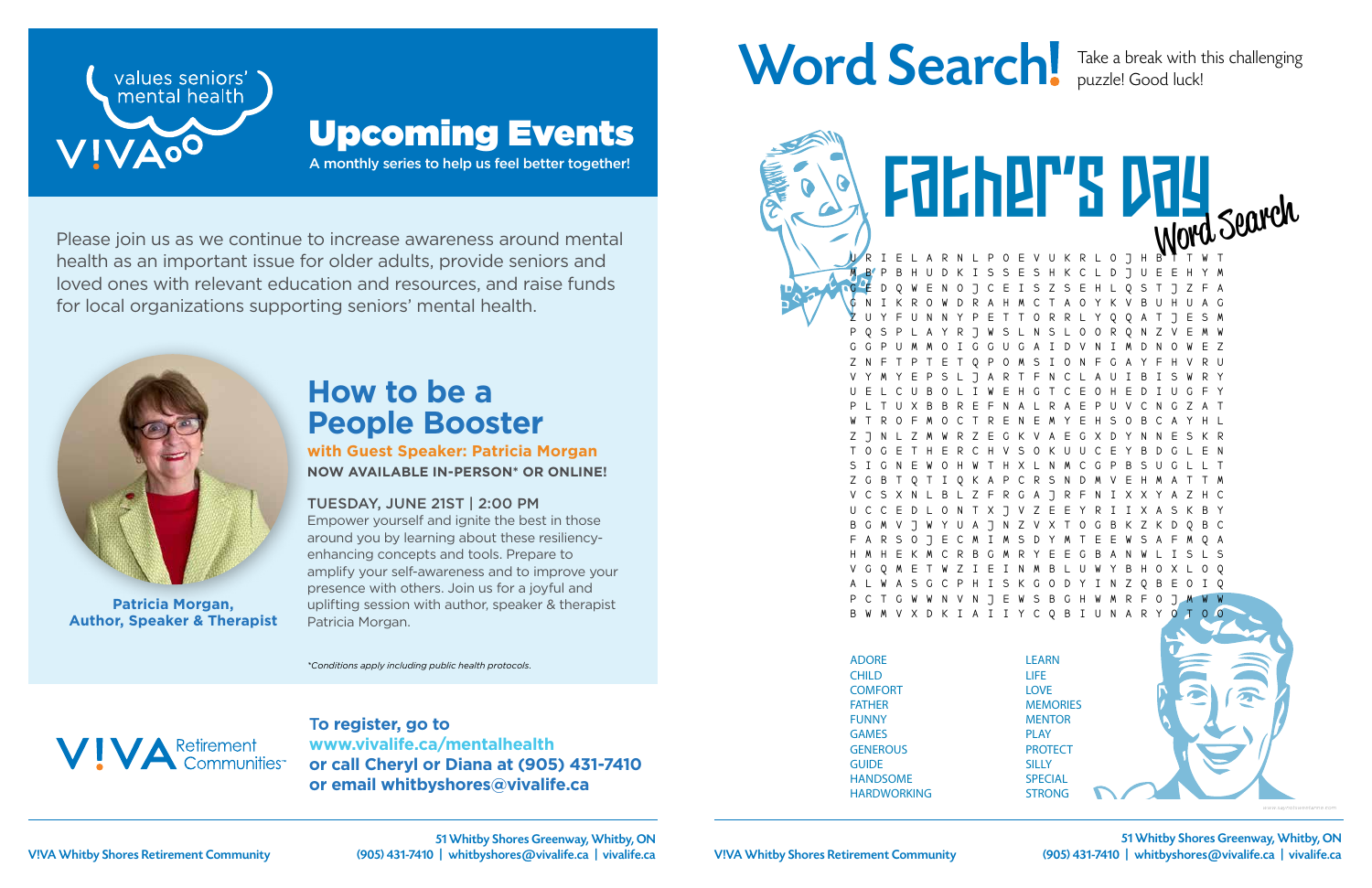## June  $2022$  Page 1 of 2

| <b>SUNDAY</b>                                                                                                                                                                                                                                                  | <b>MONDAY</b>                                                                                                                                                                                                                                                                                                                                                                                                                                  | <b>TUESDAY</b>                                                                                                                                                                                                                                                                                                                                                                                                    | <b>WEDNESDAY</b>                                                                                                                                                                                                                                                                                                                                                                                                                                               | <b>THURSDAY</b>                                                                                                                                                                                                                                                                                                                                                                                                                                      | <b>FRIDAY</b>                                                                                                                                                                                                                                                                                                                                                                                                                                                                      | <b>SATURDAY</b>                                                                                                                                                                                                                                                                                                                                                        |
|----------------------------------------------------------------------------------------------------------------------------------------------------------------------------------------------------------------------------------------------------------------|------------------------------------------------------------------------------------------------------------------------------------------------------------------------------------------------------------------------------------------------------------------------------------------------------------------------------------------------------------------------------------------------------------------------------------------------|-------------------------------------------------------------------------------------------------------------------------------------------------------------------------------------------------------------------------------------------------------------------------------------------------------------------------------------------------------------------------------------------------------------------|----------------------------------------------------------------------------------------------------------------------------------------------------------------------------------------------------------------------------------------------------------------------------------------------------------------------------------------------------------------------------------------------------------------------------------------------------------------|------------------------------------------------------------------------------------------------------------------------------------------------------------------------------------------------------------------------------------------------------------------------------------------------------------------------------------------------------------------------------------------------------------------------------------------------------|------------------------------------------------------------------------------------------------------------------------------------------------------------------------------------------------------------------------------------------------------------------------------------------------------------------------------------------------------------------------------------------------------------------------------------------------------------------------------------|------------------------------------------------------------------------------------------------------------------------------------------------------------------------------------------------------------------------------------------------------------------------------------------------------------------------------------------------------------------------|
| <b>LEGEND</b><br><b>Orange Fitness Class</b><br><b>Special Event</b><br><b>Purple</b><br><b>Excursion</b><br><b>Green</b><br>Sign Up<br>₽<br>Shuttle<br>Cost required<br>Ş.<br>Walking<br>$\blacktriangleright$                                                | (PC) Perks! Café<br>(PP) Pints! Pub<br>Therapy Room<br>(TR)<br>(VP)<br>V!VAplex<br>(VG) Victory Garden<br>(VS)<br>V!VAfit Studio<br><b>V!VAlinks</b><br>(VL)<br>Lobby<br>(L)<br>(CC)<br><b>Community Commons</b><br>(BG) Brain Gym<br>(CK) V!VAcraft Kitchen<br>(FD) Family Den<br>(HR) Horticulture Room<br>Pool<br>(P)                                                                                                                       | <b>Provincial Election</b><br>Thursday, June 2 <sup>nd</sup><br>$9:00$ AM $-$ 12:00 PM<br>Sign up at Concierge for our<br>shuttle to take you to cast<br>your vote in the Provincial<br>Election. The shuttle will run<br>every 30 minutes to make<br>casting your vote stress-<br>free.<br>Don't forget your<br>identification and voting<br>card!                                                               | <b>Vandermeer Nursery</b><br>9:30<br>用マサ<br>10:00 V!VAfit Sit & Stand (VS)<br>10:30 2 <sup>nd</sup> Floor V!VAfit Sit (FD)<br>2:00 Giant Tiger $\boxplus \vee \blacktriangleright$<br>2:15 V!VAfit Sit & Stand (VS)<br>3:00 Art Class with Judy (CK)<br>2 <sup>nd</sup> Floor Gardening (2 <sup>nd</sup><br>4:15<br>Floor Victory Garden<br>CM Euchre Night (CC)<br>7:00<br><b>Egg Hatching Week!</b>                                                          | 10:00 V!VAfit Balance Class (VS)<br>10:30 2 <sup>nd</sup> Floor V!VAfit Sit (FD)<br>11:00 Book Club Meeting (VP)<br>Line Dancing with Nicole<br>1:30<br>(PP)<br>Planting the Victory Garden<br>2:00<br>(VG)<br><b>V!VAfit Balance Class (VS)</b><br>2 <sup>nd</sup> Floor Water Balloon Toss<br>4:15<br>(2 <sup>nd</sup> Floor Victory Garden)<br><b>Egg Hatching Week!</b>                                                                          | 10:00 V!VAfit Strength Class (VS)<br>10:30 2 <sup>nd</sup> Floor V!VAfit Sit (FD)<br>Short Video: "How to Live to<br>11:00<br>Be 100+" (VP)<br>2:15 V!VAfit Strength Class (VS)<br><b>June Birthday Party with</b><br>3:00<br><b>Live Entertainment (PP)</b><br><b>Open Gym (VS)</b><br>4:00<br>7:00<br>CM Bridge Night (CC)<br><b>Egg Hatching Week!</b>                                                                                                                          | Mental Aerobics: Word in a<br>10:15<br>Word (VP)<br>11:15 Drumfit Class (VS)<br><b>Award Winning Movie</b><br>1:30<br>Saturdays: Yentl (VP)<br>Men's Club - Billiards,<br>Darts, Shuffleboard &<br>3:00<br>Putting (PP)<br>Rummikub (BG)<br>4:15                                                                                                                       |
| 10:00 Virtual Catholic Church<br>Service (VP)<br>10:30 V!VAfit Sit Class (VS)<br>Movie Matinee: Mother<br>1:30<br>Teresa of Calcutta (VP)<br>2:30 V!VAfit Fun Class (FD)<br>3:45 Dice Challenge: Farkle (BG)                                                   | 6<br>10:00 V!VAfit Flow Class (VS)<br>10:00 Walmart $\mathbb{R} \times \mathbb{H}$<br>10:30 2 <sup>nd</sup> Floor V!VAfit Sit (FD)<br>11:15 Drumfit Class (VS)<br>1:30 CM Cribbage (CC)<br>1:30 Aquafit with Cindy (P) ↓<br>1:45 Winners $\mathbb{R} \times \mathbb{H}$<br>Java Social Club (FD)<br>2:00<br><b>V!VAfit Flow Class (VS)</b><br>2:15<br>Arts & Crafts: Essential Oil<br>3:00<br>Hand Scrubs (CK)<br>4:15 Sundaes on Mondays (FD) | 10:00 V!VAfit Strength Class(VS)<br>10:30 2 <sup>nd</sup> Floor V!VAfit Sit (FD)<br>Short Video: How to Heal a<br>11:00 Divided World (VP)<br>2 <sup>nd</sup> Floor Baking: Cake Pops<br>2:00<br>(FD)<br>2:15 V!VAfit Strength Class(VS)<br><b>Chefs Silken's Gender</b><br>3:00<br><b>Reveal Gameshow (PP)</b><br>4:00 Open Gym (VS)<br>4:15 2 <sup>nd</sup> Floor Meditation (FD)<br>6:30 Bingo with Lucas (CK) | 8<br><b>Registered Massage</b><br>9:00<br>Therapy Clinic (TR) $\vee$ \$<br>10:00 V!VAfit Sit & Stand (VS)<br>10:30 2nd Floor V!VAfit Sit (FD)<br><b>Picnic &amp; Games at</b><br>11:30 Heydenshore Park<br>田マサ<br>2:15 V!VAfit Sit & Stand (VS)<br>3:00 Art Class with Judy (CK)<br>4:15 2 <sup>nd</sup> Floor Word Twist (FD)<br>7:00 CM Euchre Night (CC)                                                                                                    | 9<br>10:00 V!VAfit Balance Class (VS)<br>10:00 Vendor Sale: Sally's<br>$-2:00$ Baubles (CK)<br>10:30 2 <sup>nd</sup> Floor V!VAfit Sit (FD)<br><b>Program Meeting - All</b><br>$11:00$ Welcome (VP)<br>Line Dancing with Nicole<br>1:30<br>(PP)<br>2 <sup>nd</sup> Floor Gardening (2 <sup>nd</sup><br>2:00<br>Floor Victory Garden<br><b>V!VAfit Balance Class (VS)</b><br><b>Summer Beach Party with</b><br>3:00<br><b>Live Entertainment (PP)</b> | 10<br>10:00 V!VAfit Strength Class (VS)<br>10:30 2 <sup>nd</sup> Floor V!VAfit Sit (FD)<br>Short Video: Living with<br>11:00<br>Chronic Illness (VP)<br><b>Walking Club: Lynde</b><br><b>Shores Conservation Area</b><br>1:30<br>用くり<br><b>V!VAfit Strength Class (VS)</b><br>2:15<br>In House Parkinson's<br>3:00<br><b>Support Group (VP)</b><br>4:00 Open Gym (VS)<br>CM Bridge Night (CC)<br>7:00                                                                              | 11<br>Mental Aerobics: Word in a<br>10:15<br>Word (VP)<br><b>Drumfit Class (VS)</b><br>11:15<br><b>Award Winning Movie</b><br>Saturdays: Singin' In the<br>1:30<br>Rain (VP)<br><b>Pickering Classic Car</b><br>1:30<br>Show $\Box \vee \rightarrow$<br>Men's Club - Billiards,<br>Darts, Shuffleboard &<br>3:00<br>Putting (PP)<br>4:15 Left, Right & Center (BG)     |
| 12<br>Virtual Multi-Denominational<br>10:00 Church Service (VP)<br>10:30 V!VAfit Sit Class (VS)<br>Movie Matinee: Once Upon<br>1:30<br>a Time in the West (VP)<br>2:30 V!VAfit Fun Class (FD)<br>Outdoor Castle Knock 'Em<br>3:45<br>Down Challenge (PC Patio) | 13<br><b>Cambridge Butterfly</b><br>9:00<br>Conservatory $\boxplus \checkmark$<br>10:00 V!VAfit Flow Class (VS)<br>10:30 2 <sup>nd</sup> Floor V!VAfit Sit (FD)<br>11:15 Drumfit Class (VS)<br>1:30 CM Cribbage (CC)<br>Aquafit with Cindy (P) $\vee$<br>1:30<br>2:00 Java Social Club (FD)<br>2:15 V!VAfit Flow Class (VS)<br><b>Sound Therapy with</b><br>3:00<br><b>Shannon (VP)</b><br>4:15 Sundaes on Mondays (FD)                        | 14<br>10:00 V!VAfit Strength Class(VS)<br>10:30 2 <sup>nd</sup> Floor V!VAfit Sit (FD)<br><b>High Tea at Victorian Tea</b><br>11:00 House $\bigoplus$ $\checkmark$<br>2 <sup>nd</sup> Floor Crafts: Hand<br>2:00<br>Scrubs (FD)<br>2:15 V!VAfit Strength Class(VS)<br><b>Community Council</b><br>3:00 Forum Meeting - All<br>Welcome (VP)<br>4:00 Open Gym (VS)<br>4:15 2 <sup>nd</sup> Floor Ladder Ball (FD)   | 15<br><b>Registered Massage</b><br>9:00<br>Therapy Clinic (TR) $\vee$ \$<br>10:00 V!VAfit Sit & Stand (VS)<br>10:00 Vendor Sale: Traditions<br>Alive Unique Items (CK)<br>10:30 2 <sup>nd</sup> Floor V!VAfit Sit (FD)<br>11:00 Biography: Madonna (VP)<br><b>Community Euchre</b><br>1:30<br>Tournament (PP) ↓<br>2:15 V!VAfit Sit & Stand (VS)<br>3:00 Art Class with Judy (CK)<br>4:15 2 <sup>nd</sup> Floor Snack & Chat (FD)<br>7:00 CM Euchre Night (CC) | 16<br>9:15 9 Holes of Golf $\boxplus \vee \rightarrow$<br>10:00 V!VAfit Balance Class (VS)<br>10:30 2 <sup>nd</sup> Floor V!VA Sit (FD)<br>11:00 Cards: Old Maid (BG)<br>Line Dancing with Nicole<br>1:30<br>(PP)<br><b>Summer Spa Party-Nails,</b><br>$2:00-$<br><b>Facials, Meditation &amp;</b><br>4:30<br><b>Refreshments (VP) ↓</b><br><b>V!VAfit Balance Class (VS)</b><br>2:15                                                                | 17<br>10:00 V!VAfit Strength Class (VS)<br>10:30 2 <sup>nd</sup> Floor V!VA <i>fit</i> Sit (FD)<br>Short Video: World Class<br>11:00<br>Healthcare (VP)<br><b>Walking Club: Valleyview</b><br>1:30<br>Gardens $\mathbb{R} \vee \mathbb{H}$<br><b>V!VAfit Strength Class (VS)</b><br>2:15<br><b>Arts &amp; Crafts: Making</b><br><b>Father's Day Gifts for the</b><br>3:00<br><b>V!VA Whitby Shores Men</b><br>(CK)<br><b>Open Gym (VS)</b><br>4:00<br>CM Bridge Night (CC)<br>7:00 | 18<br>Mental Aerobics: Word in a<br>10:15<br>Word (VP)<br>11:15 Drumfit Class (VS)<br>Award Winning Movie<br>1:30<br>Saturdays: Funny Girl (VP)<br><b>Guest Speaker Clinical</b><br><b>Psychologist Dr. Nicole</b><br><b>Murray: Cognitive</b><br>3:00<br><b>Changes As We Age and</b><br>How to Stay Sharp (VP)<br>Water Balloon Target Toss<br>4:15<br>(Parking Lot) |

\*Calendars are subject to change. All programs, activities & terminology are property of VIVA Retirement Communities<sup>19</sup>

#### **V!VA Whitby Shores**